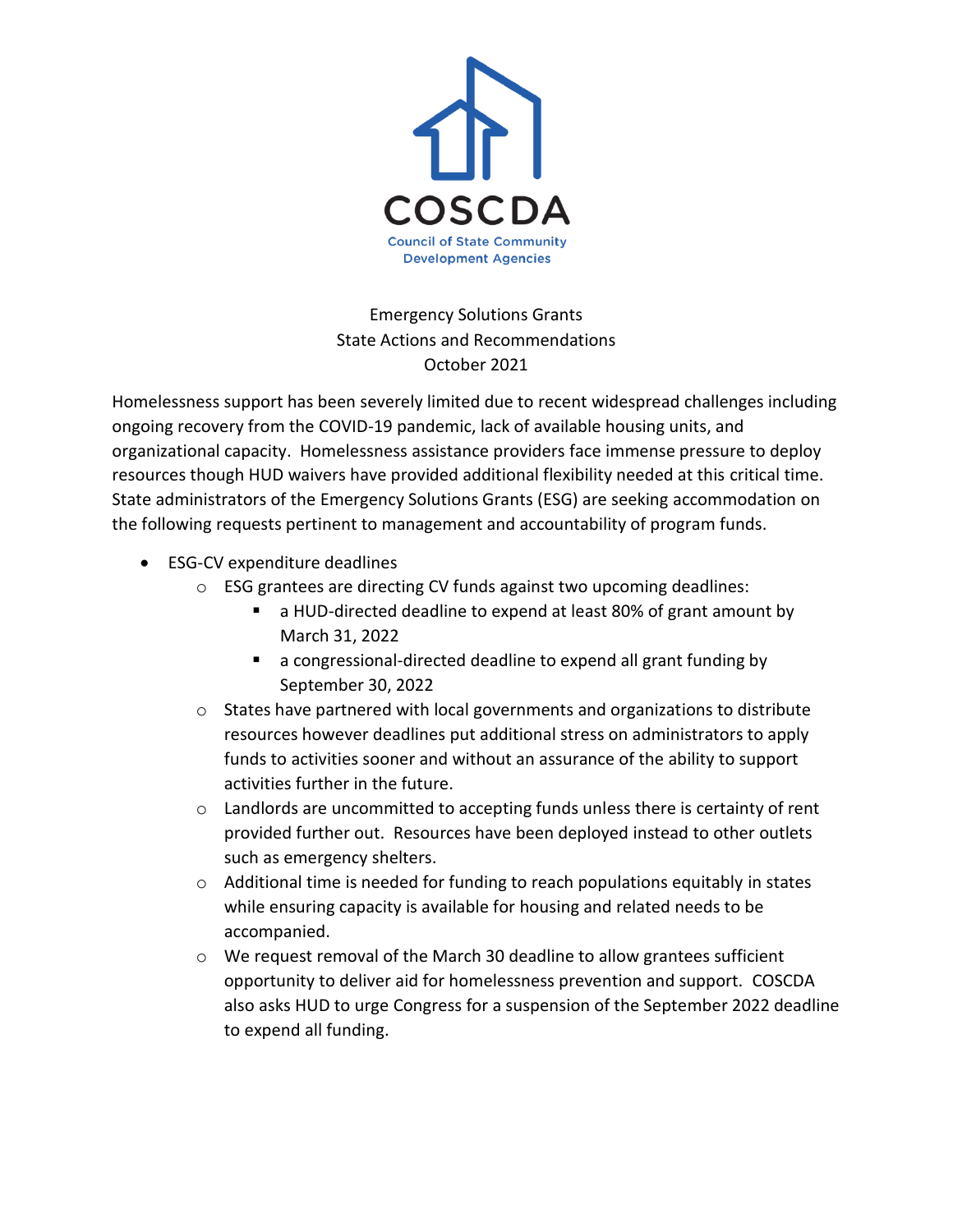- Guidance on defining expenditures
	- $\circ$  Uncertainty exists for grantees in determining how to meet the aforementioned expenditure deadlines. Ex. if funds are direct to an activity such as lease agreement for future housing costs, does this represent expended funds?
	- o COSCDA requests further clarification on how grantees can adequately expend funds
- Make permanent waivers/flexibilities provided by HUD during the pandemic
	- $\circ$  ESG administrators have engaged extensively to respond to the COVID-19 pandemic; HUD's series of waivers and flexibilities have been an important piece to streamlining aid for clients
	- $\circ$  Homeless assistance providers would be better positioned to accommodate further resources if similar waivers are extended in the future
	- o Waivers sought include:
		- 1. State ability to use 100 percent of grant funds awarded to carry out activities directly
		- 2. State ability to sub-award grants to public housing agencies and local redevelopment authorities
		- 3. No match requirement for ESG recipients
		- 4. Greater flexibility to use program income as grantees determine can best meet homelessness needs.
		- 5. Enhanced incentives offered to landlords
		- 6. Allowance of funds for emergency shelter costs
		- 7. Update medium-term rental assistance to allow for up to 12 months
		- 8. Remove limits on rental assistance beyond fair market rent
		- 9. Additional costs related to hotel/motel stays should be eligible expenses
		- 10. Waived time limits of 24 month assistance on homelessness services and rental assistance during a 3-year period
		- 11. HMIS lead activities with expanded eligibility of costs
		- 12. Consultation with Continuum of Care and targeted homeless services encouraged but not required consultation until further review is conducted to ensure effectiveness of coordination efforts
		- 13. Centralized or coordinated Assessment, written Standards for administering assistance, and HMIS – similar to the aforementioned request, additional flexibility needed until review is completed to determine effectiveness of current policy
		- 14. Housing stability case management; an updated policy which requires quarterly meetings instead of the monthly meeting requirement between grantee and sub-grantee